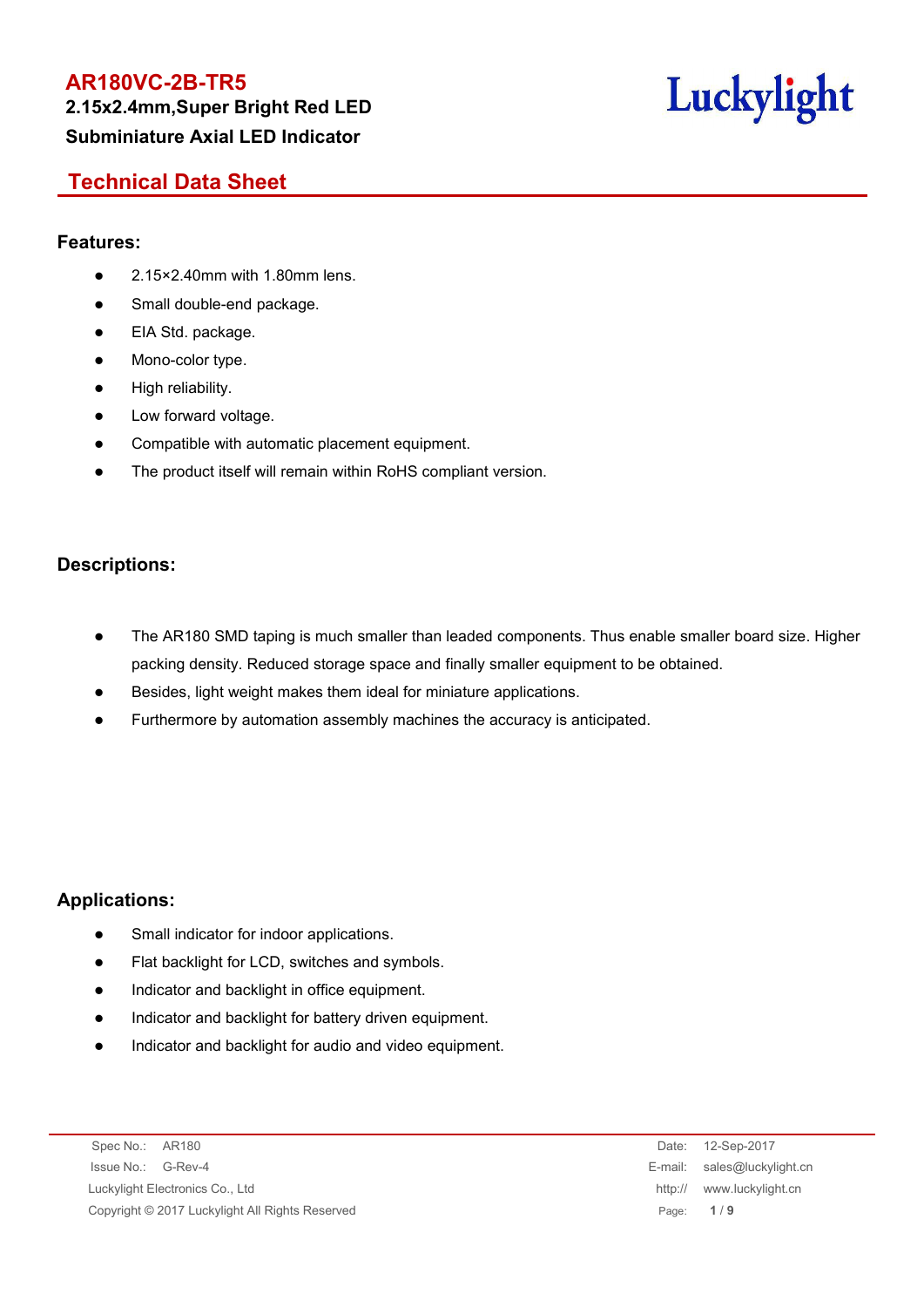**2.15x2.4mm,Super Bright Red LED Subminiature Axial LED Indicator**

# **Technical Data Sheet**

| <b>Luckvlight</b> |
|-------------------|
|                   |

| Part No.       | <b>Emitting Color</b> | <b>Lens Color</b> |  |
|----------------|-----------------------|-------------------|--|
| AR180VC-2B-TR5 | Super Bright Red      | Water Clear       |  |

## **Package Dimension:**











Unit: mm Tolerance:  $\pm 0.10$  mm

#### Notes:

- 1. All dimensions are in millimeters (inches).
- 2. Tolerance is  $\pm$  0.25 mm (.010") unless otherwise noted.

Spec No.: AR180 Issue No.: G-Rev-4 Luckylight Electronics Co., Ltd. Copyright © 2017 Luckylight All Rights Reserved

| Date:   | 12-Sep-2017         |
|---------|---------------------|
| E-mail: | sales@luckylight.cn |
| http:// | www.luckylight.cn   |
| Page:   | 2/9                 |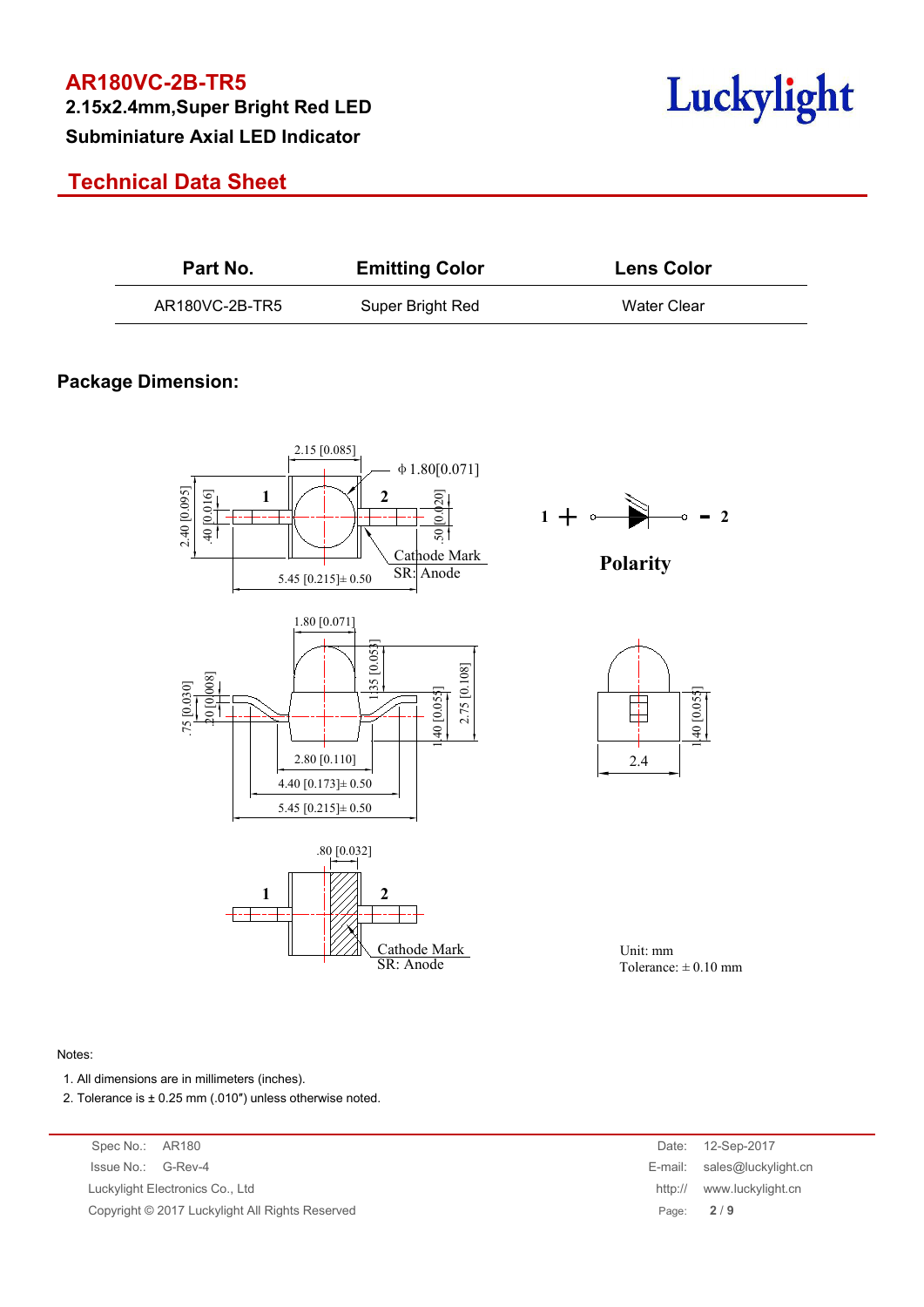**2.15x2.4mm,Super Bright Red LED Subminiature Axial LED Indicator**



# **Technical Data Sheet**

#### **Absolute Maximum Ratings at Ta=25**℃

| <b>Parameters</b>                   | Symbol      | <b>Max</b>                           | <b>Unit</b> |
|-------------------------------------|-------------|--------------------------------------|-------------|
| Power Dissipation                   | Pd          | 60                                   | mW          |
| Peak Forward Current <sup>(a)</sup> | IFP         | 100                                  | mA          |
| DC Forward Current <sup>(b)</sup>   | IF          | 25                                   | mA          |
| Reverse Voltage                     | <b>VR</b>   | 5                                    | v           |
| Electrostatic Discharge (HBM)       | <b>ESD</b>  | 2000                                 | v           |
| <b>Operating Temperature Range</b>  | Topr        | -40 $^{\circ}$ C to +80 $^{\circ}$ C |             |
| Storage Temperature Range           | <b>Tstg</b> | -40 $^{\circ}$ C to +85 $^{\circ}$ C |             |
| <b>Soldering Temperature</b>        | Tsld        | 260℃ for 5 Seconds                   |             |
|                                     |             |                                      |             |

Notes:<br>a. Derate linearly as shown in derating curve.

b. Duty Factor = 10%, Frequency = 1 kHz

#### **Electrical Optical Characteristics at Ta=25**℃

| <b>Parameters</b>                  | Symbol              | Min.  | Typ. | Max.  | Unit | <b>Test Condition</b> |
|------------------------------------|---------------------|-------|------|-------|------|-----------------------|
| Luminous Intensity <sup>(a)</sup>  | IV                  | 1000  | 2000 | $---$ | mcd  | $IF = 20mA$           |
| Viewing Angle <sup>(b)</sup>       | 201/2               | $---$ | 25   | $---$ | Deg  | $IF = 20mA$           |
| Peak Emission Wavelength           | λp                  | ---   | 632  | $---$ | nm   | $IF = 20mA$           |
| Dominant Wavelength <sup>(C)</sup> | λd                  | ---   | 624  | ---   | nm   | $IF = 20mA$           |
| Spectral Line Half-Width           | $\triangle \lambda$ | ---   | 20   | $---$ | nm   | $IF=20mA$             |
| <b>Forward Voltage</b>             | VF                  | 1.60  | 2.00 | 2.40  | V    | $IF=20mA$             |
| <b>Reverse Current</b>             | IR                  | ---   | ---  | 10    | μA   | $VR=5V$               |

Notes:

a. ALuminous intensity is measured with a light sensor and filter combination that approximates the CIE eye-response curve.

b. 2θ1/2 is the o -axis angle where the luminous intensity is 1⁄2 the peak intensity

c. The dominant wavelength (λd) is derived from the CIE chromaticity diagram and represents the single wavelength which defines the color of the device.

Spec No.: AR180 Date: 12-Sep-2017 Issue No.: G-Rev-4 E-mail: sales@luckylight.cn Luckylight Electronics Co., Ltd http:// www.luckylight.cn Copyright © 2017 Luckylight All Rights Reserved Page: **3** / **9**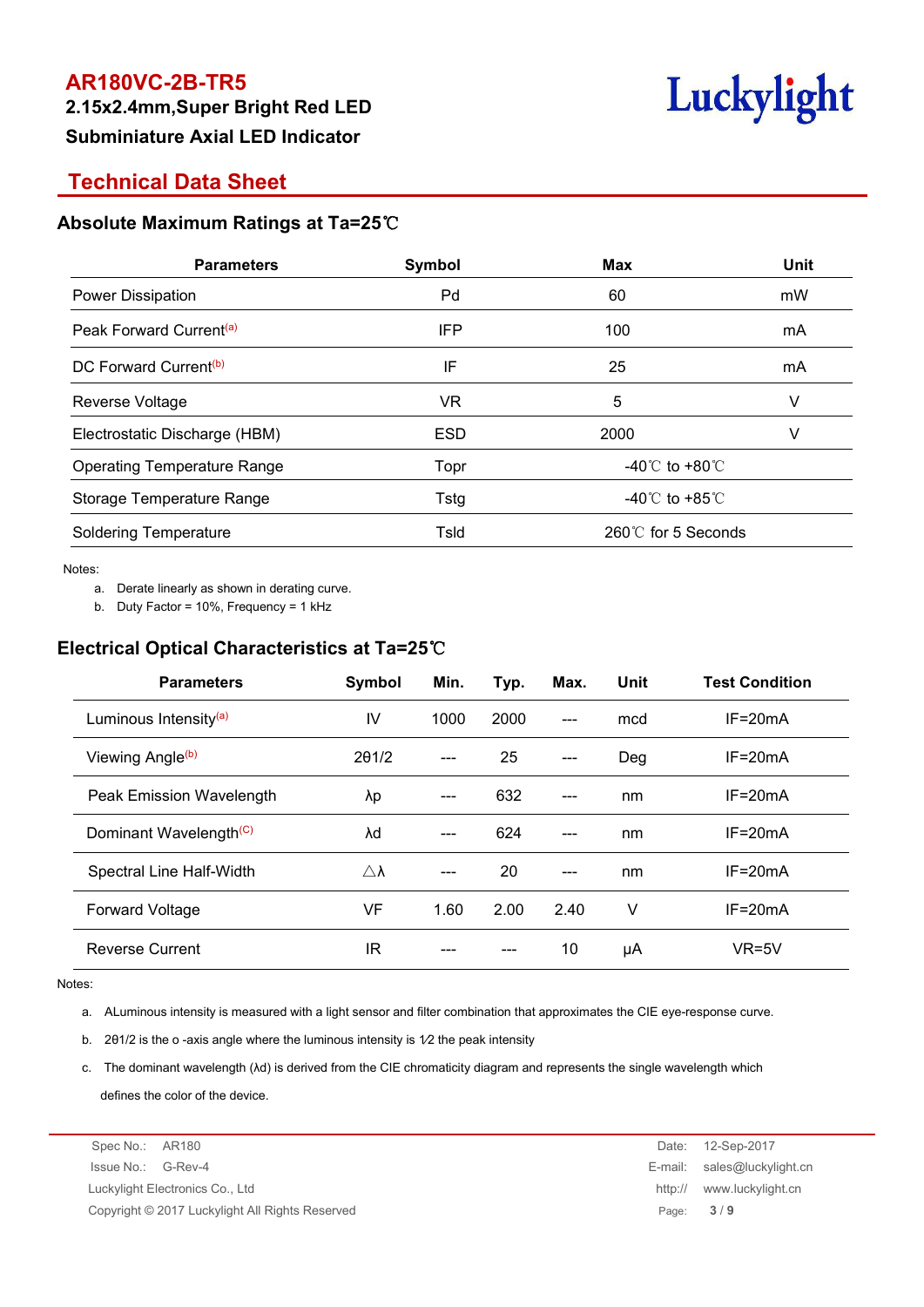**2.15x2.4mm,Super Bright Red LED Subminiature Axial LED Indicator**



# **Technical Data Sheet**

## **Typical Electrical / Optical Characteristics Curves (25**℃ **Ambient Temperature Unless Otherwise Noted)**





Luminous Intensity & Luminous Intensity & Forward Current



0.7

 $\begin{array}{c} 80^{\circ} \\ 90^{\circ} \end{array}$ 

 $80^\circ$ o

90<sup>o</sup>

Spec No.: AR180 Date: 12-Sep-2017 Issue No.: G-Rev-4 E-mail: sales@luckylight.cn Luckylight Electronics Co., Ltd http:// www.luckylight.cn Copyright © 2017 Luckylight All Rights Reserved Page: **4** / **9**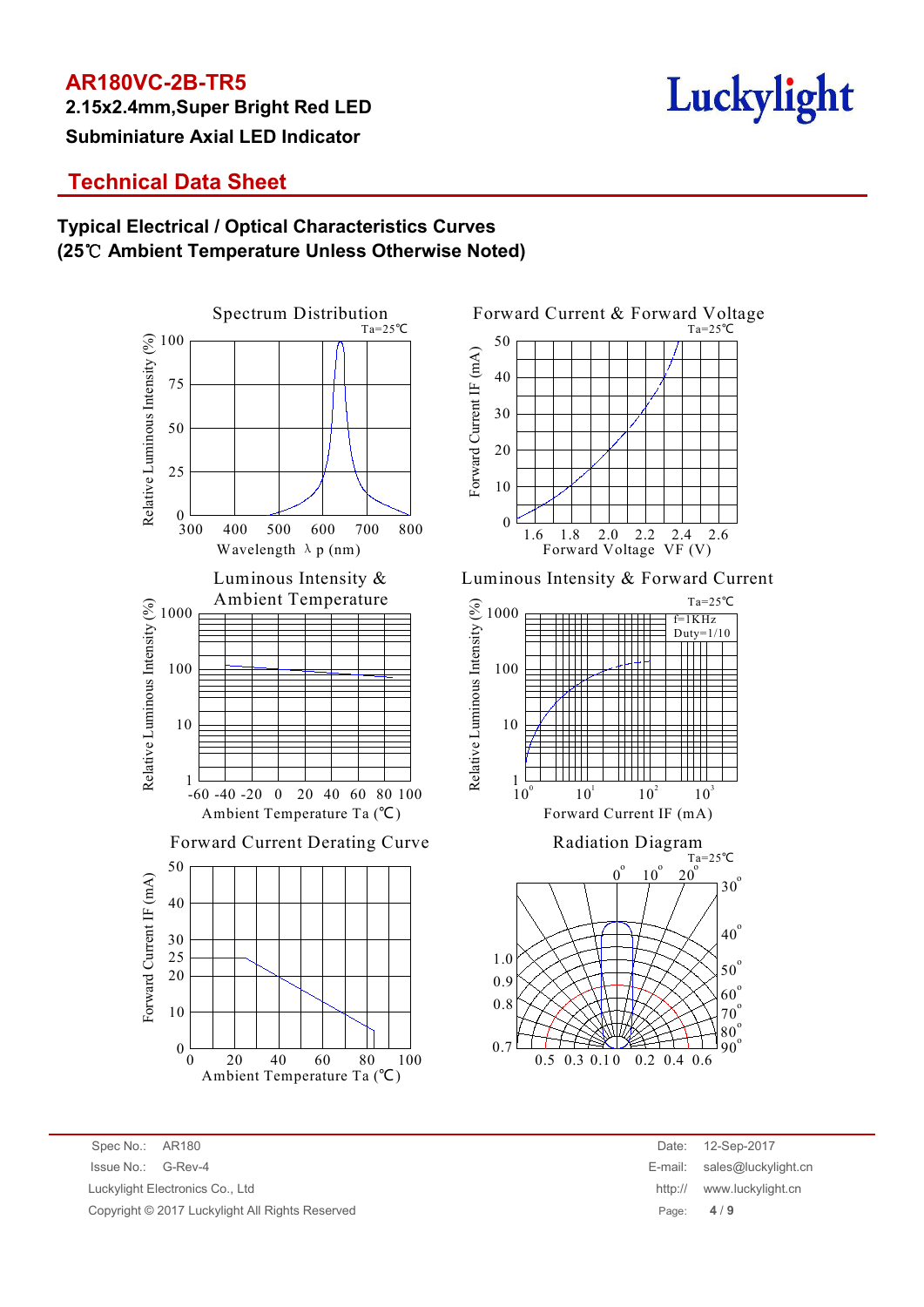**2.15x2.4mm,Super Bright Red LED Subminiature Axial LED Indicator**

# **Technical Data Sheet**

#### **Reel Dimensions:**



## **Carrier Tape Dimensions:**

Loaded quantity 800 pcs per reel.



Spec No.: AR180 Date: 12-Sep-2017 Issue No.: G-Rev-4 E-mail: sales@luckylight.cn Luckylight Electronics Co., Ltd http:// www.luckylight.cn Copyright © 2017 Luckylight All Rights Reserved Page: **5** / **9**

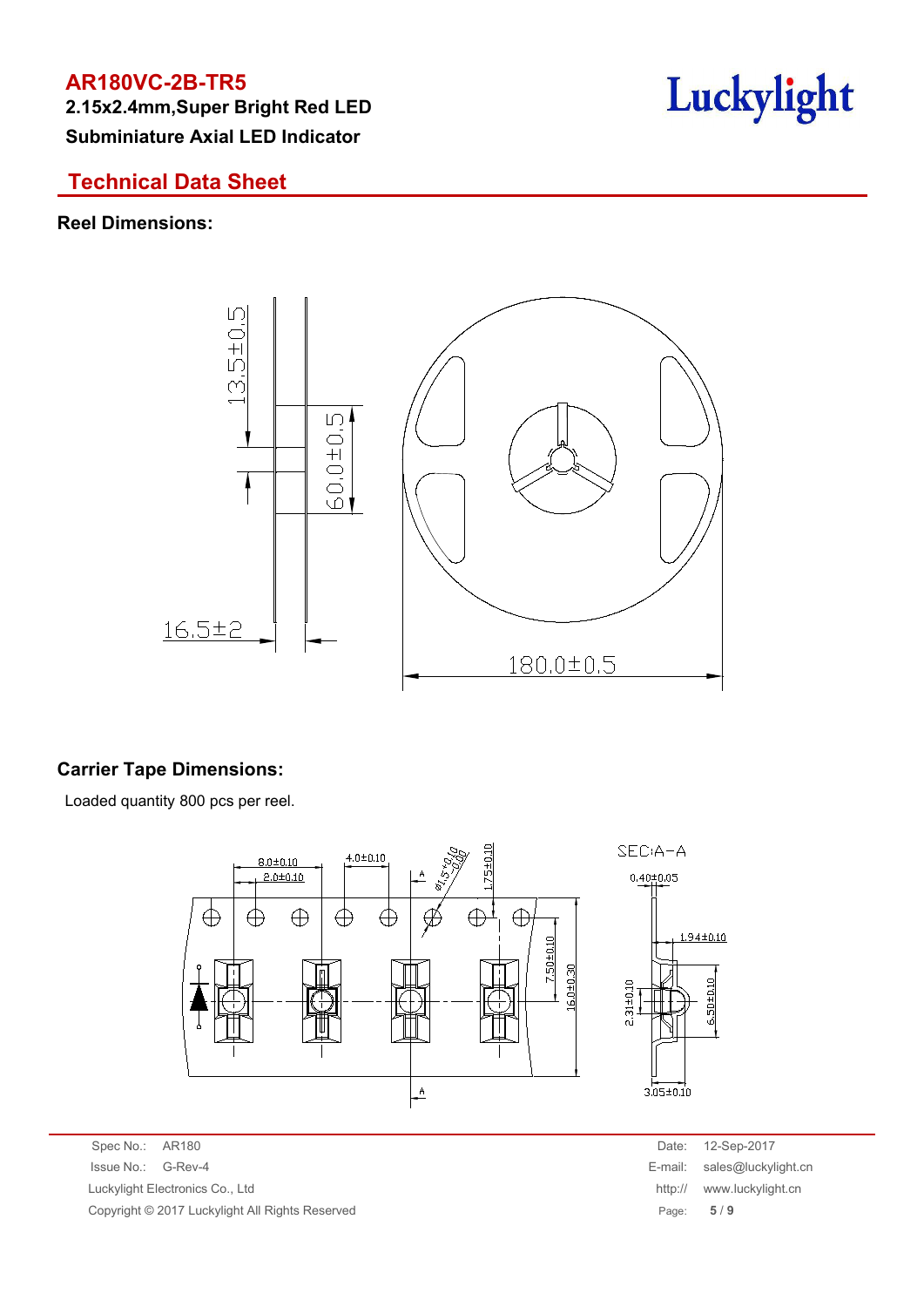**2.15x2.4mm,Super Bright Red LED Subminiature Axial LED Indicator**



# **Technical Data Sheet**

## **Packing & Label Specifications:**

Moisture Resistant Packaging:



Label



| Spec No.: AR180                                 | Date:   | 12-Sep-2017                 |
|-------------------------------------------------|---------|-----------------------------|
| Issue No.:<br>G-Rev-4                           |         | E-mail: sales@luckylight.cn |
| Luckylight Electronics Co., Ltd                 | http:// | www.luckylight.cn           |
| Copyright © 2017 Luckylight All Rights Reserved |         | Page: $6/9$                 |
|                                                 |         |                             |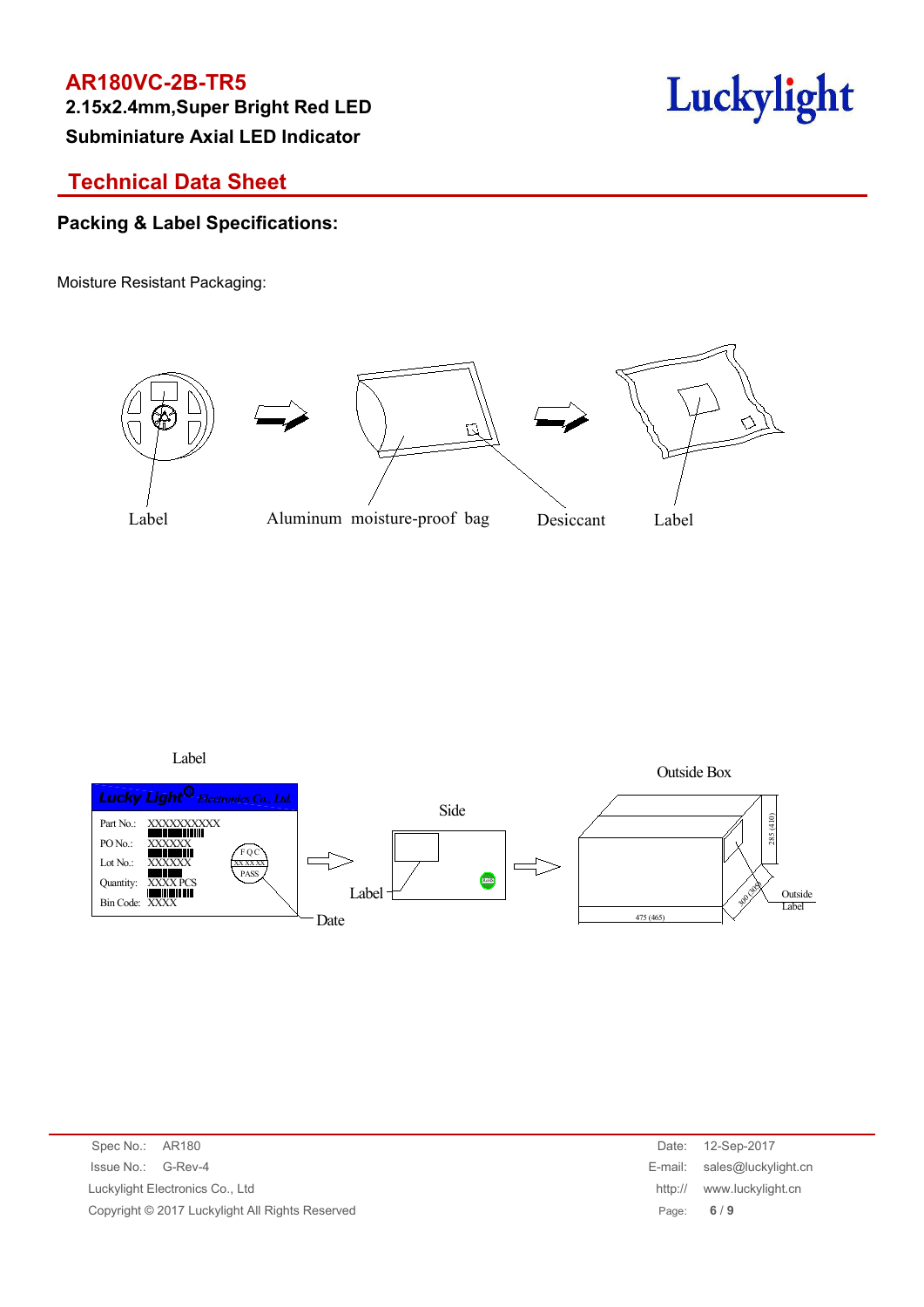**2.15x2.4mm,Super Bright Red LED Subminiature Axial LED Indicator**

# Luckylight

# **Technical Data Sheet**

# **CAUTIONS**

#### **1. Handling Precautions:**

- 1.1. Handle the component along the side surfaces by using forceps or appropriate tools.
- 1.2. Do not directly touch or handle the silicone lens surface. It may damage the internal circuitry.
- 1.3. Do not stack together assembled PCBs containing exposed LEDs. Impact may scratch the silicone lens or damage the internal circuitry.



Compare to epoxy encapsulant that is hard and brittle, silicone is softer and flexible. Although its characteristic significantly reduces thermal stress, it is more susceptible to damage by external mechanical force. As a result, special handling precautions need to be observed during assembly using silicone encapsulated LED products. Failure to comply might lead to damage and premature failure of the LED.

#### **2. Storage**

- 2.1.Do not open moisture proof bag before the products are ready to use.
- 2.2.Before opening the package, the LEDs should be kept at 30°C or less and 60%RH or less.
- 2.3.The LEDs should be used within a year.
- 2.4.After opening the package, the LEDs should be kept at 30°C or less and 60%RH or less.
- 2.5.The LEDs should be used within 168 hours after opening the package.
- 2.6.If the moisture adsorbent material has fabled away or the LEDs have exceeded the storage time, baking treatment should be performed using the following conditions. Baking treatment: 65±5°C for 24 hours.

| Spec No.: AR180                                 |             | Date: 12-Sep-2017           |
|-------------------------------------------------|-------------|-----------------------------|
| Issue No.: G-Rev-4                              |             | E-mail: sales@luckylight.cn |
| Luckylight Electronics Co., Ltd                 | http://     | www.luckylight.cn           |
| Copyright © 2017 Luckylight All Rights Reserved | Page: $7/9$ |                             |

Date: 12-Sep-2017 E-mail: sales@luckylight.cn http:// www.luckylight.cn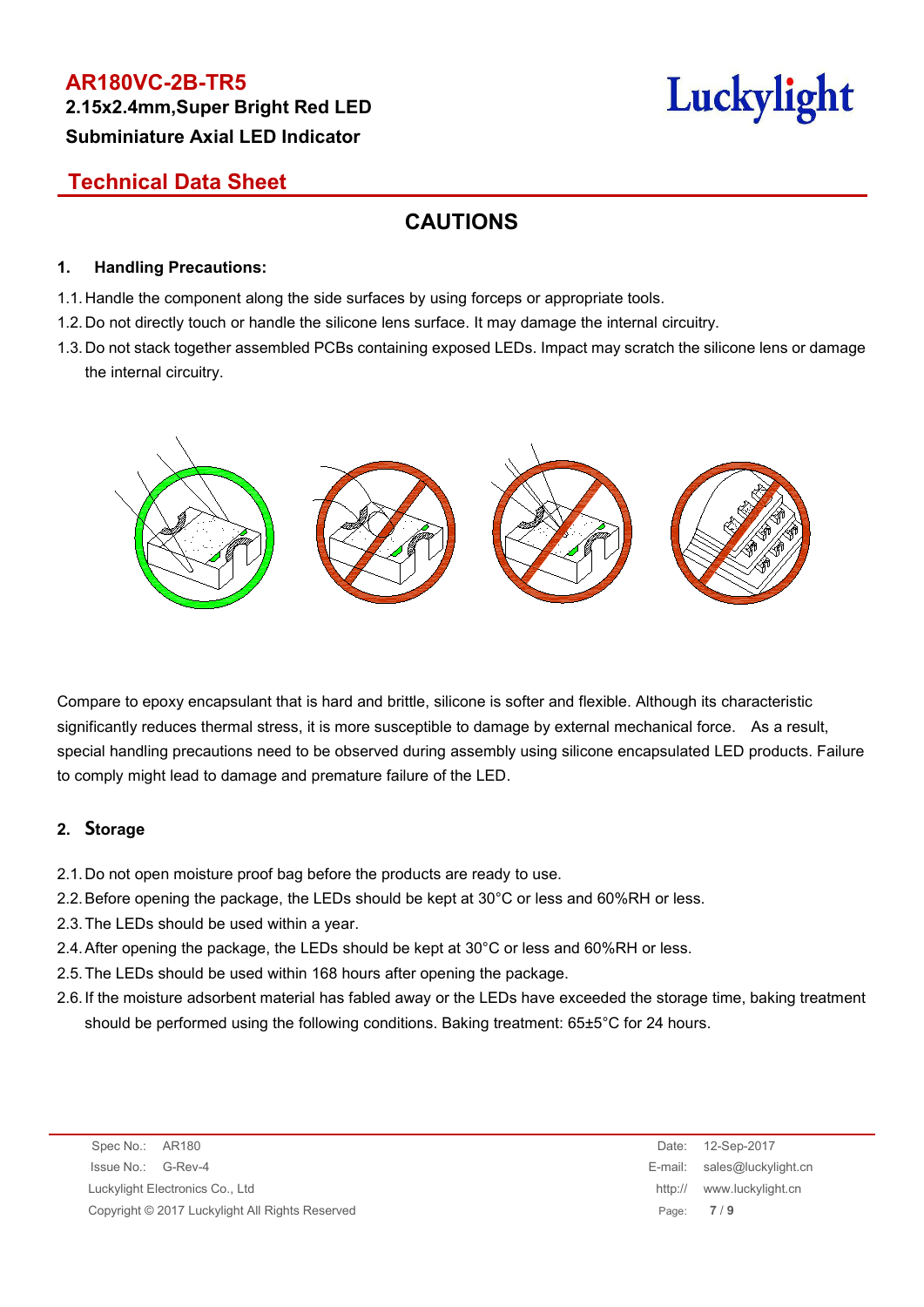**2.15x2.4mm,Super Bright Red LED Subminiature Axial LED Indicator**

# Luckylight

# **Technical Data Sheet**

#### **3. Soldering Condition**

#### 3.1.Pb-free solder temperature profile



3.2.Reflow soldering should not be done more than two times.

- 3.3.When soldering, do not put stress on the LEDs during heating.
- 3.4.After soldering, do not warp the circuit board.
- 3.5. Recommended soldering conditions:

| Reflow soldering |                               | Soldering iron |                      |  |
|------------------|-------------------------------|----------------|----------------------|--|
| Pre-heat         | $150 - 200^{\circ}$ C         | Temperature    | $300^{\circ}$ C Max. |  |
| Pre-heat time    | 120 sec. Max.                 | Soldering time | 3 sec. Max.          |  |
| Peak temperature | $260^{\circ}$ C Max.          |                | (one time only)      |  |
| Soldering time   | 10 sec. Max. (Max. two times) |                |                      |  |